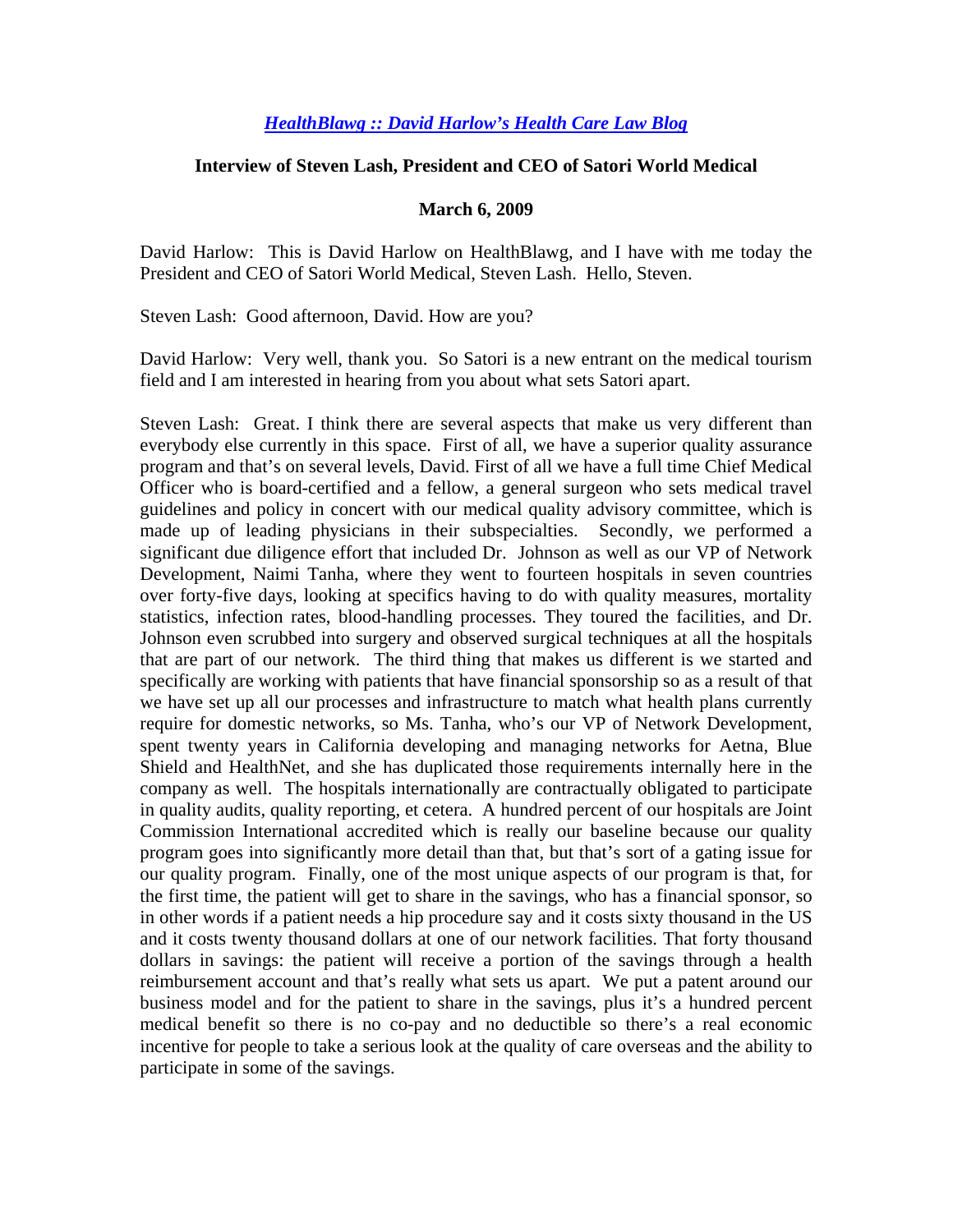David Harlow: So this is a sharing of savings with patients who are in self-insured plans through their employers or through third party payor plans as well?

Steven Lash: Both, or in unions or associations or public sector employers.

David Harlow: Now one employer who had engaged in a similar sort of plan -- not through your company, obviously -- Hannaford's, a regional supermarket chain, has engaged with Aetna in setting up a program that basically gave their employees the option to go overseas at much reduced cost for services or obtain them locally and while they certainly got a lot of press for setting up that program, it turned out that nobody took advantage of it. Do you have a concern about patients, members, employees being scared off, if you will, from the idea of going overseas for healthcare services, particularly for an involved surgical procedure?

Steven Lash: Well first our comment on the Hannaford experience: I am familiar with it. Actually, the Aetna executive who put that program together sits on our medical quality assurance board so we are very familiar with it, and the hospital they contracted with is a very outstanding hospital, in fact that hospital is in our network as well. I think there are two differences: Number one, there wasn't an organized program around it, in other words we are a one-stop shop, where the patient makes one call and we take care of all the travel, all the hotel, everything is done for them, we kind of demystify it for them and that wasn't the case in the Hannaford's program. Secondly, a companion goes along so somebody is a accompanying you on your trip. And the third thing that is again the most important is my understanding in the Hannaford experience, they only waived the co-pay and deductible which was about fifteen hundred dollars or two thousand dollars. Our program is much more robust in terms of the sharing of the savings and for somebody making fifty thousand dollars a year who could have the opportunity of, let's say, ten thousand dollars deposited in an HRA, where they won't have any medical expense for two or three years is a lot more of an incentive then just waiving fifteen hundred or two thousand dollars' co-pay and deductible, and I think in essence that's why they haven't seen much success.

David Harlow: Just to be clear, HRA is a Health Reimbursement Account and that is a tax-free account that patients, members can draw on to pay medical expenses in subsequent years.

Steven Lash: That is correct. It rolls over, year over year. It is tax free to the employee and tax deductible to the employer so it kind of wins on both sides of the tax equation.

David Harlow: Right. So that payment assumes that the employer is exposed to the whole cost of the procedure, otherwise the employer wouldn't have that excess money to pay out, isn't that correct?

Steven Lash: Well, it could be if it's through a health plan, through an HRA, there could be premium rebates or premium discounts that can be applied from a health plan to the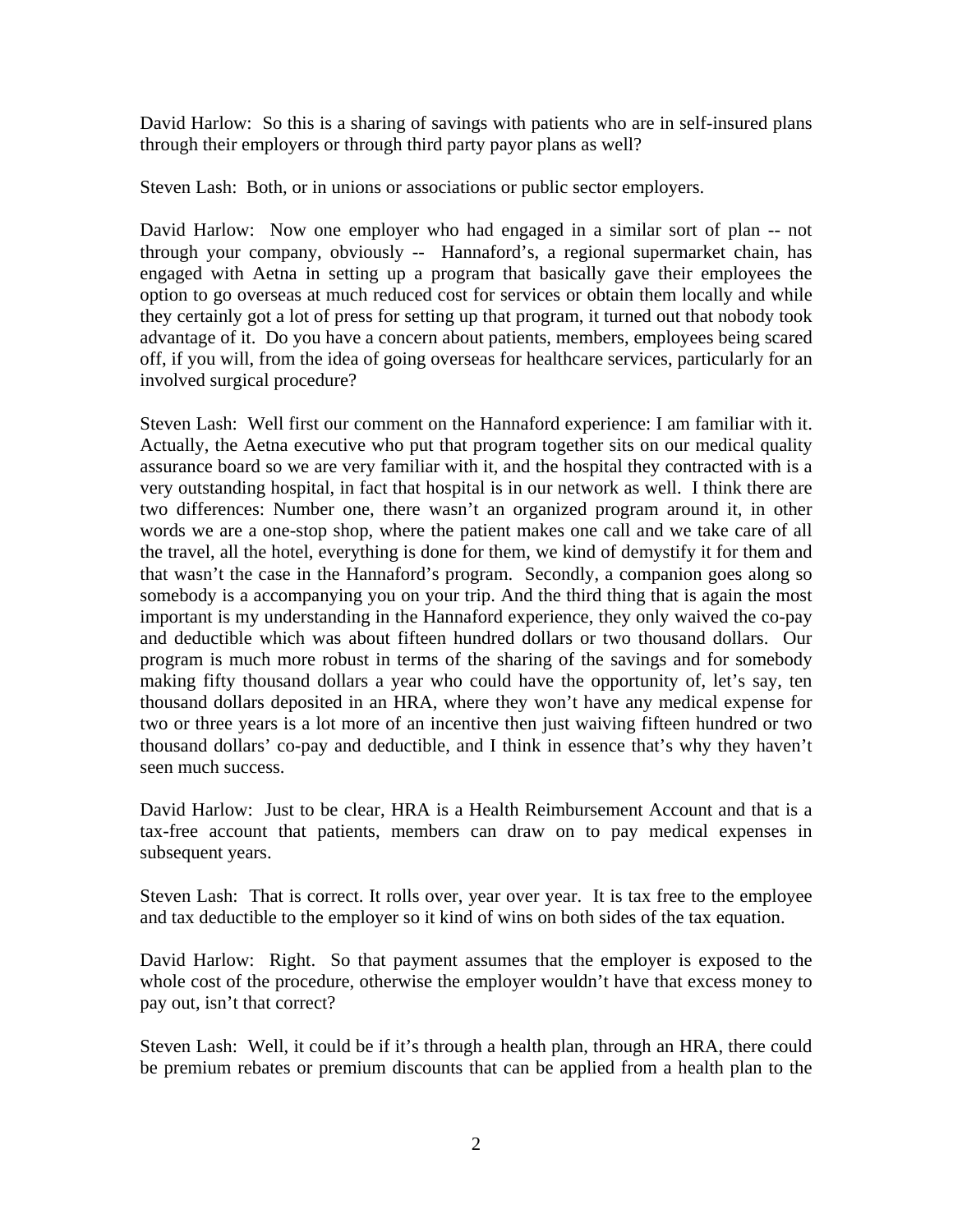employer, so there are ways to have that employer receive that benefit even if it's a fully insured program.

David Harlow: Okay. Now I am interested in thinking about the volume of services, the volume of patients who would be going through programs such as these. There have been wildly differing numbers put out there by different consulting firms in different studies ranging from seven hundred fifty thousand Americans making use of medical tourism in the past year to under fifty thousand. I'm wondering what your sense is of this market and what portion of this market do you think you are able to capture with your new venture?

Steven Lash: Well I'm not sure I can give you an answer of what's the size of the market -- it's probably in between those two numbers -- because there is no real reporting agency that captures it. I mean, there are a lot of people along the border that go across to Mexico for dental care, and not having seen the work papers on either organization I am not sure what's the right number but what I am confident of is we are just seeing an industry in its infancy that is going to start to take off and develop into a very large mainstream service for the delivery of healthcare in this country and the reason I say that is because there is I think now an acceptance that there is significantly high quality care delivered outside of the United States even though Americans tend to be very American centric. I tell the story, when I was growing up I was going to buy a transistor radio, and I told my father I am going to buy a transistor radio, and he asked me what kind, and I told him a Sony, and he said: Sony? That's Japanese, that's crap technology. He said, you know you ought to be buying an RCA. We all know the end of that story.

David Harlow: Yes.

Steven Lash: And I think that there is a kind if grudging acceptance now that there is high quality care available internationally, and number two is, I think our model, with cost savings participation by the individual, is truly unique and innovative, and with that, people will start to take advantage of the program and the quality that's available internationally.

David Harlow: Now a year or so ago there was famously a union representative calling out a company that was requiring a union member to go overseas for a surgery and essentially faced down this employer -- I believe it was an industrial employer in the Midwest -- and ended up having the union member get his surgery in the United States, saying you can't force him to go overseas. Do you think that anyone in that sort of position would see the financial benefit of a program like this as some sort of coercion? Or some sort of a coercive factor in limiting patients' choice? Do you see that, do you see the backlash against something that's limiting patients' choice in a negative way?

Steven Lash: Well, you see, I think the beauty of our program is it is totally a hundred percent consumer choice, we don't ask any network or anybody to reduce their patients' - - I mean the employees' -- options. We become an additional benefit so they can still and are free to choose any provider that's in their current network, in fact we almost insist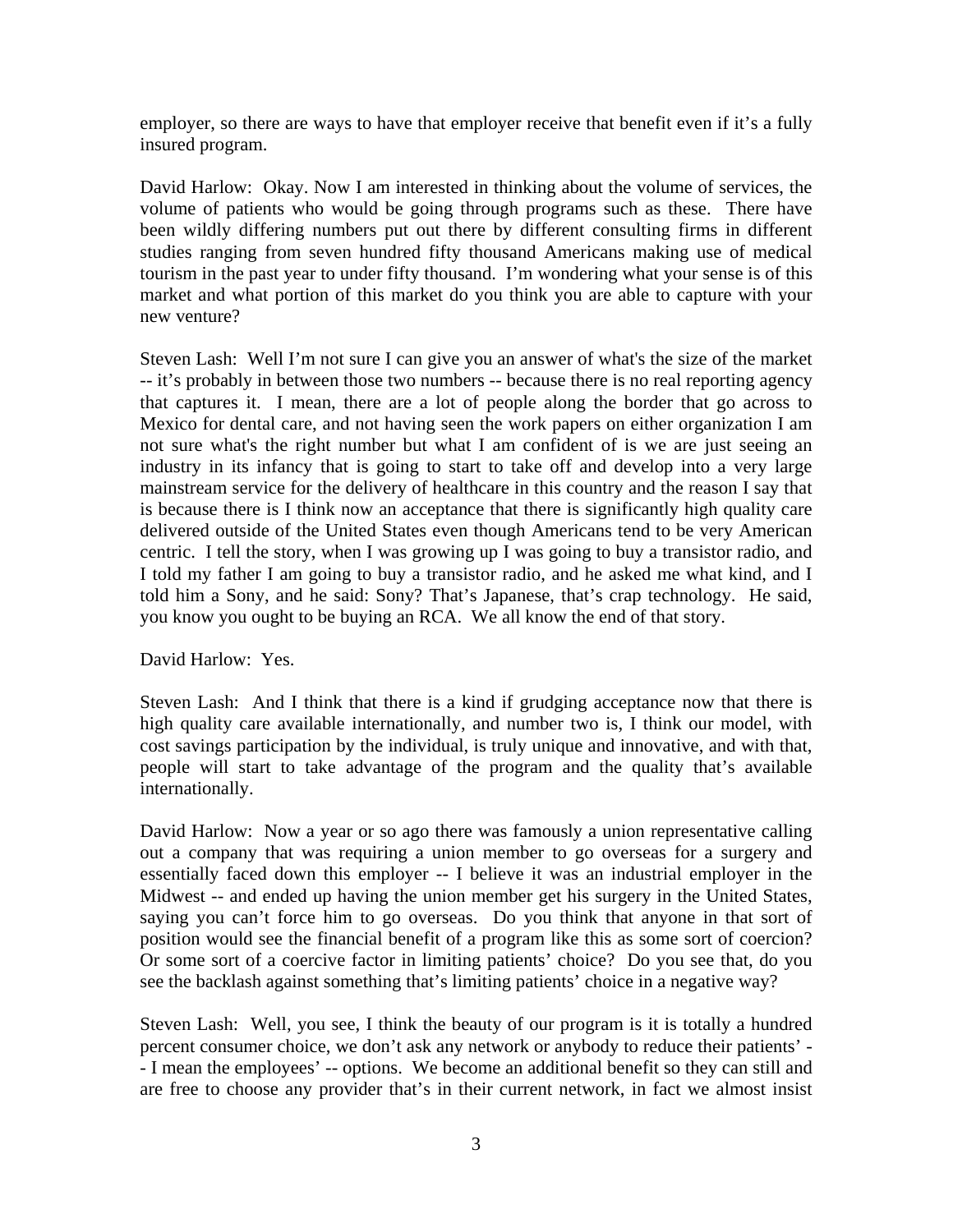that they don't reduce anybody or any other network in their health plan. So we are just an addition too, because this is consumer directed, the consumer has to make the choice, we are not forcing anybody to do anything and, you know, the word of the current period is transparency, there's transparency around our quality and transparency around the economics and people are free to make any choice they want, they stay in country domestically, they know exactly what they have and what their economics are and what the quality is. If they select the Satori Global Provider they know exactly the quality, they know the economics and it's their choice, we don't influence it one way or the other.

David Harlow: Great. I guess that was the reaction that some people were having to other sorts of plans where it was not a choice, where that was the sole option provided.

Steven Lash: Yeah and that's not something we subscribe to at all.

David Harlow: Okay. Another question that people often raise about medical tourism is what happens in case of complications? Either complications that arise while overseas just after going through a procedure, or complications that may turn up a couple weeks after returning home. Have you had experience to date with situations such as that and how have those been handled, or if not how would you anticipate those being handled?

Steven Lash: Well we have not had that as an experience to date. A couple things: number one, all our patients are vetted in terms of their ability to travel and the medical guidelines that our quality advisory committee and our chief medical officer implement. So for example a patient who is obese, had a stroke, has diabetes, is not going to be eligible to go anywhere in our system because we know there are going to be complications and issues with that, so that's kind of the first thing. Right now, the existing companies don't do a medical triage whatsoever in terms of their abilities for travel, so that's kind of the first distinction. So there are going to be patients that want to use Satori that we will not allow to participate in our program, because we think there is a health risk there or medical risk there.

David Harlow: How would that screening be done?

Steven Lash: We review the charts -- because we take a medical history and our chief medical officer is involved and we would make sure they meet the medical travel guidelines that we have established. So that's kind of the first situation, so we eliminate kind of out of the chute, if you will, some of that potential. The second thing that's different from our program is all our patients have relationships with an insurance company, or some sort of financial sponsor, and a physician. So we schedule their follow up care before they leave the country. So, in other words, if someone is going for a hip overseas, we have a follow up appointment with an orthopedist before they leave. So that is kind of another way which we mitigate some of the negativity around medical travel. The third issue: our institutions and our centers are the best of the best. Now that doesn't mean that something untoward couldn't happen. I can tell you that for surgical procedures that we are selecting and utilizing -- because we are not doing hundreds of procedures, we have a handful that we are doing -- we are going to do up to about twenty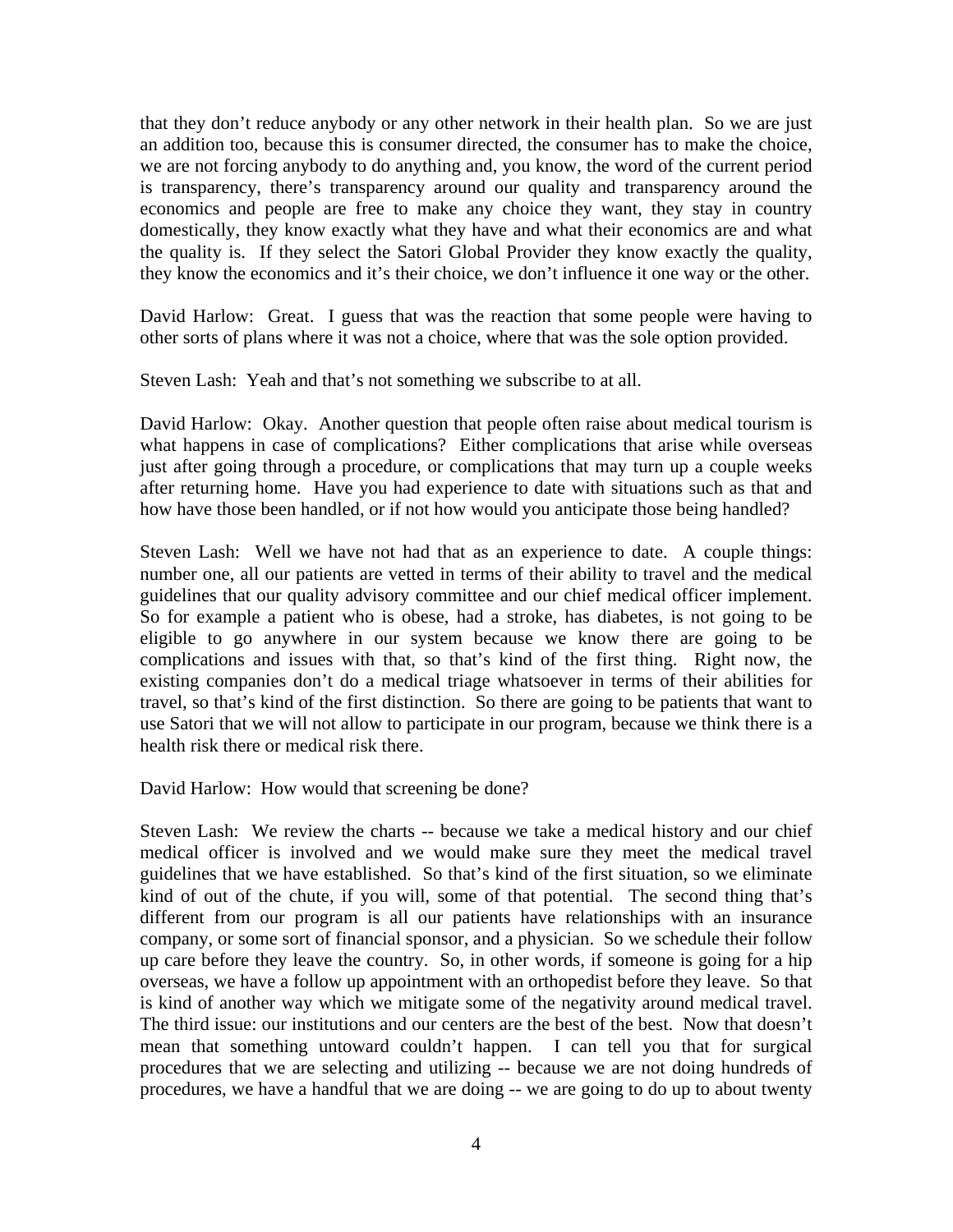-- that the surgeon knows within twenty-four, and maybe at the latest seventy-two, hours your course of treatment and your recovery as to whether or not you are going to do well or you are not going to do well and so that all is managed. Our patients spend an average of seventeen days in country, so there is plenty of time for follow-up care and making sure that they are on the road to recovery prior to them getting on a plane and being released for medical travel.

David Harlow: Okay, you anticipated my next question, which is what is the range of services for which you're contracting with the overseas providers? You mentioned a handful, or a limited range, of those procedures, and what would those be, what sorts of procedures are they?

Steven Lash: Okay. First of all, all our procedures are non-emergent, high-cost surgical procedures. We have four cardiac procedures, we have four orthopedic procedures, so the cardiac are defibrillator, pacemaker, valve and CABG, the orthopedic is hip replacement, one knee, double knee and hip resurfacing. We are currently in the process of doing our due diligence with the institutions, we are going to be adding this year shoulder, spine, bariatric, hysterectomy, prostatectomy -- I think that's it, and then we are going to be adding, kind of as an accommodation to some people that have asked us to, dental in a limited network and then cosmetic in a limited network.

David Harlow: Okay. Are these procedures available at all of the facilities in your network or do they specialize?

Steven Lash: No, and the reason they don't is because of our quality program. There are, for instance, hospitals in our network that do cardiac surgery, but we will not approve patients to go there for cardiac surgery because they don't do enough of them to meet our quality standards. We use things like HealthGrades as an example, Leapfrog Group, and other measures to determine the quality so we screen our institutions to make sure they are doing enough volume for our patients to go there because, as you know, it's like anything: if you do enough of them you get very good and we don't believe that if you do fifty open heart procedures a year -- basically one a week -- you get very good.

David Harlow: Right, that's not where I would want to go.

Steven Lash: Right, and we don't want to send our patients there either. So we do not authorize them for certain procedures if they don't meet our volume and quality thresholds.

David Harlow: Got it. So that's on top on the Joint Commission International accreditation?

Steven Lash: Right. That's another difference between our network and the existing ones, people can choose to go wherever they want.